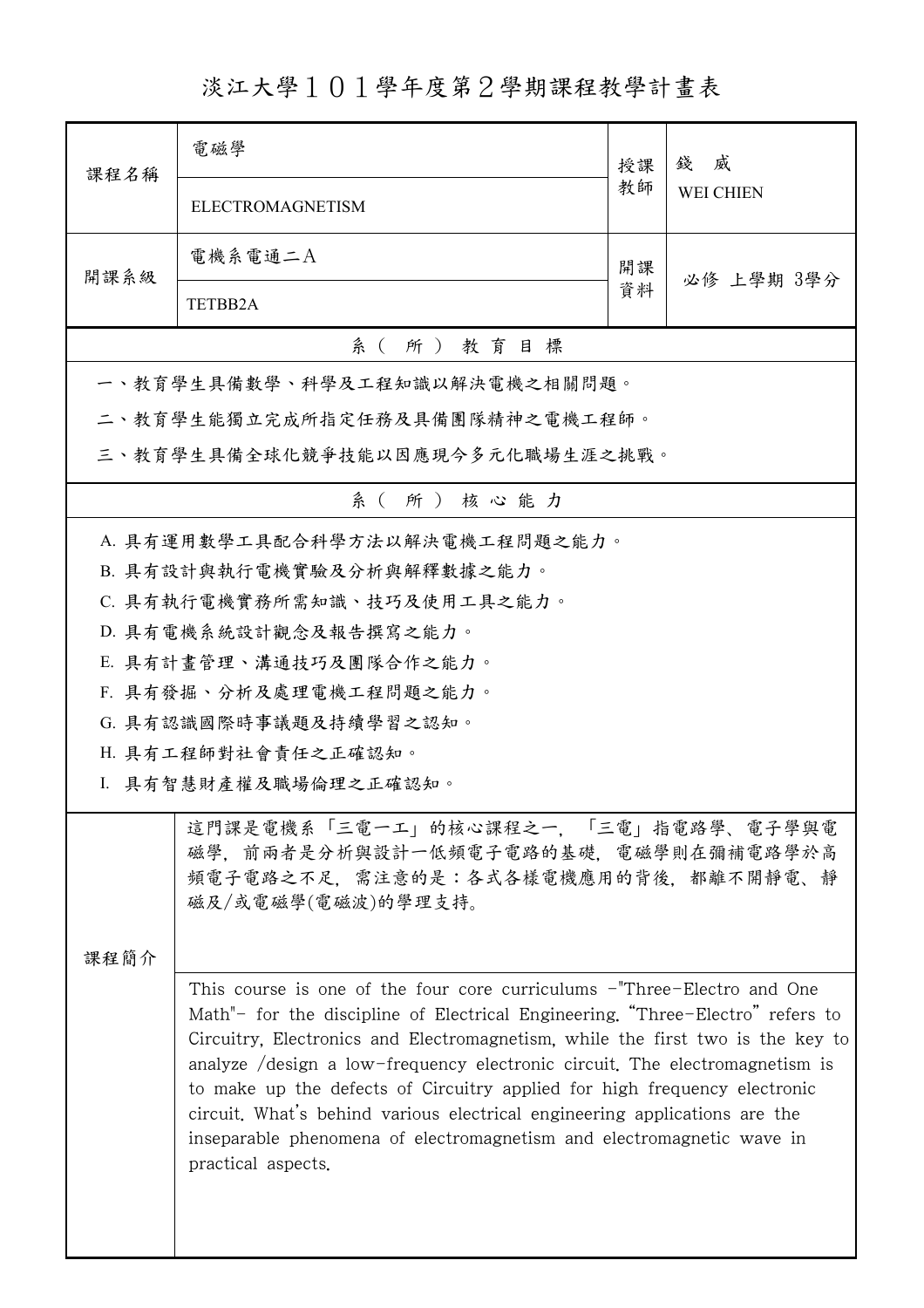本課程教學目標與目標層級、系(所)核心能力相關性 一、目標層級(選填): (一)「認知」(Cognitive 簡稱C)領域:C1 記憶、C2 瞭解、C3 應用、C4 分析、 C5 評鑑、C6 創造 (二)「技能」(Psychomotor 簡稱P)領域:P1 模仿、P2 機械反應、P3 獨立操作、 P4 聯結操作、P5 自動化、P6 創作 (三)「情意」(Affective 簡稱A)領域:A1 接受、A2 反應、A3 重視、A4 組織、 A5 內化、A6 實踐 二、教學目標與「目標層級」、「系(所)核心能力」之相關性:

 (一)請先將課程教學目標分別對應前述之「認知」、「技能」與「情意」的各目標層級, 惟單項教學目標僅能對應C、P、A其中一項。

 (二)若對應「目標層級」有1~6之多項時,僅填列最高層級即可(例如:認知「目標層級」 對應為C3、C5、C6項時,只需填列C6即可,技能與情意目標層級亦同)。

 (三)再依據所訂各項教學目標分別對應其「系(所)核心能力」。單項教學目標若對應 「系(所)核心能力」有多項時,則可填列多項「系(所)核心能力」。

(例如:「系(所)核心能力」可對應A、AD、BEF時,則均填列。)

| 序            |                                                                                                                                  |                                                                                                                                                                                                                                                                                                                                                                                                                                                                                                                         | 相關性            |                  |  |  |
|--------------|----------------------------------------------------------------------------------------------------------------------------------|-------------------------------------------------------------------------------------------------------------------------------------------------------------------------------------------------------------------------------------------------------------------------------------------------------------------------------------------------------------------------------------------------------------------------------------------------------------------------------------------------------------------------|----------------|------------------|--|--|
| 號            | 教學目標(中文)                                                                                                                         | 教學目標(英文)                                                                                                                                                                                                                                                                                                                                                                                                                                                                                                                | 目標層級           | 系(所)核心能力         |  |  |
| $\mathbf{1}$ | 1 使學生熟悉向量與向量分析的數<br>學操作。<br>2 使學生瞭解靜電場的特性。<br>3 使學生瞭解如何使用源像法解一<br>個靜電學的問題。<br>4 使學生瞭解如何使用分離變數法 <br>解一個靜電位的問題。<br>5 使學生熟悉穩定電流的特性。 | 1 To familiar students with<br>the operation of vectors and<br>vector analysis.<br>2 To have the students<br>understand the characteristics<br>of electrostatics.<br>3 To have the students<br>understand how to use the<br>image method to solve the<br>electrostatic problems.<br>4 To have the students<br>understand how to use the<br>method of separation<br>variables to solve the<br>electrostatic potential<br>problems.<br>5 To familiar students with<br>the characteristics of electric<br>steady currents. | C <sub>3</sub> | <b>ABCDEFGHI</b> |  |  |
|              | 教學目標之教學方法與評量方法                                                                                                                   |                                                                                                                                                                                                                                                                                                                                                                                                                                                                                                                         |                |                  |  |  |
| 序<br>號       | 教學目標                                                                                                                             | 教學方法                                                                                                                                                                                                                                                                                                                                                                                                                                                                                                                    | 評量方法           |                  |  |  |
|              | 1 1 使學生熟悉向量與向量分析的數  講述、討論<br>學操作。                                                                                                |                                                                                                                                                                                                                                                                                                                                                                                                                                                                                                                         |                | 紙筆測驗、上課表現        |  |  |

| 学探作。<br>使學生瞭解靜電場的特性。<br>2<br>3 使學生瞭解如何使用源像法解一<br>個靜電學的問題。<br>使學生瞭解如何使用分離變數法<br>4<br>解一個靜電位的問題。<br>5 使學生熟悉穩定電流的特性。 |  |
|-------------------------------------------------------------------------------------------------------------------|--|
|                                                                                                                   |  |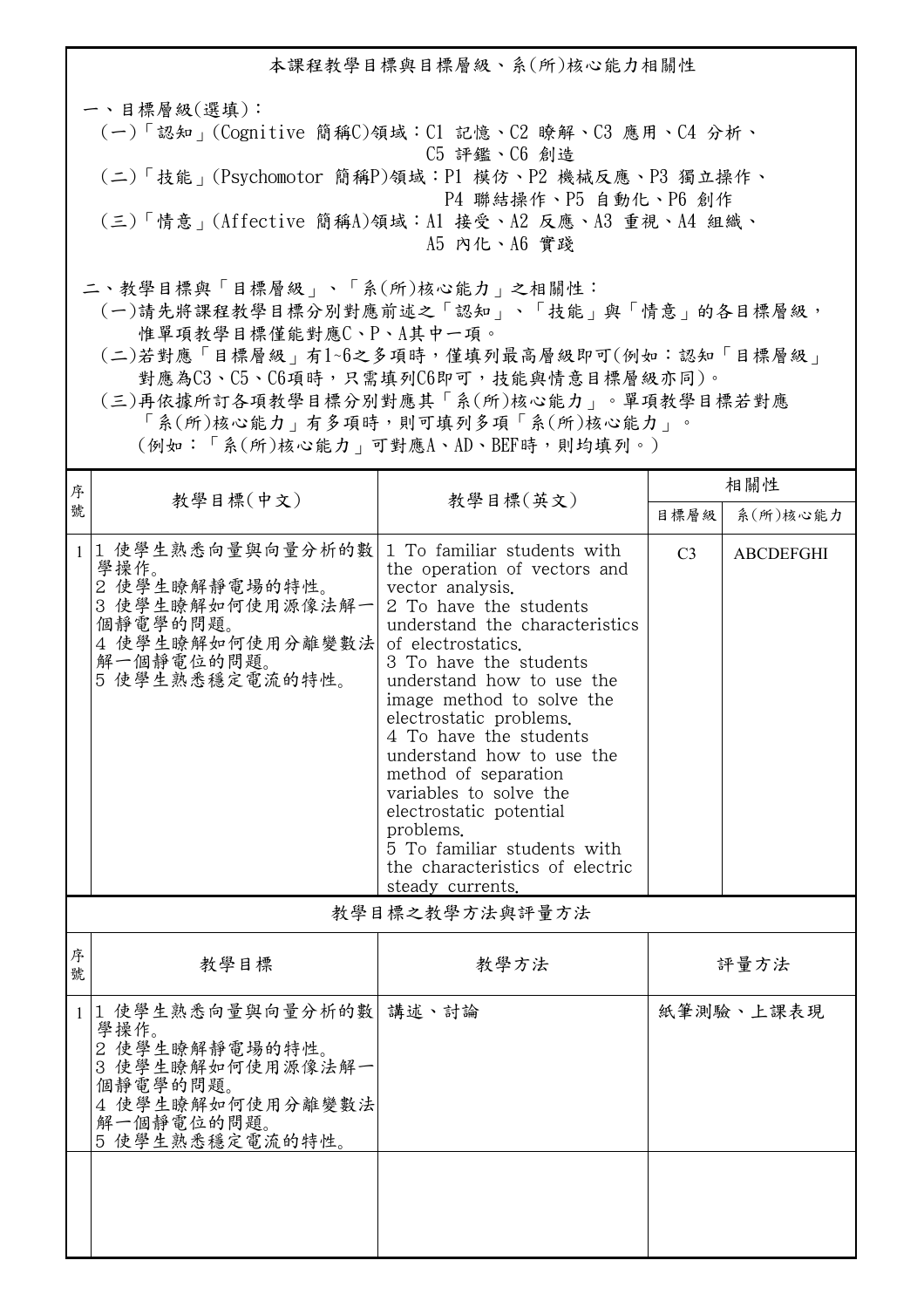| 本課程之設計與教學已融入本校校級基本素養 |                               |                                                                         |                                                     |    |
|----------------------|-------------------------------|-------------------------------------------------------------------------|-----------------------------------------------------|----|
| 淡江大學校級基本素養           |                               |                                                                         | 內涵說明                                                |    |
|                      | 全球視野                          |                                                                         |                                                     |    |
|                      | 洞悉未來                          |                                                                         |                                                     |    |
|                      | 資訊運用                          |                                                                         |                                                     |    |
|                      | 品德倫理                          |                                                                         |                                                     |    |
|                      | 獨立思考                          |                                                                         |                                                     |    |
| 樂活健康                 |                               |                                                                         |                                                     |    |
|                      | 團隊合作                          |                                                                         |                                                     |    |
|                      |                               |                                                                         |                                                     |    |
|                      | 美學涵養                          |                                                                         |                                                     |    |
| 授課進度表                |                               |                                                                         |                                                     |    |
| 週<br>次               | 日期起訖                          |                                                                         | 內 容 (Subject/Topics)                                | 備註 |
|                      | $102/02/18$ ~<br>102/02/24    | Reviews of Vectors & Orthogonal coordinate systems                      |                                                     |    |
| 2                    | $102/02/25$ ~<br>102/03/03    | Gradient, divergence and curl; Divergence theorem<br>and Stoke's theore |                                                     |    |
| 3                    | $102/03/04$ ~<br>102/03/10    | Fundamental postulates and Coulomb's law; Electrical<br>potential       |                                                     |    |
| 4                    | $102/03/11$ ~<br>102/03/17    |                                                                         | Conductors and dielectrics in static electric field |    |
| 5                    | $102/03/18$ ~<br>102/03/24    | Boundary conditions for electrostatic field                             |                                                     |    |
| 6                    | $102/03/25$ ~<br>102/03/31    | Capacitance and capacitors                                              |                                                     |    |
| 7                    | $102/04/01$ ~<br>102/04/07    | Electrostatic energy and forces                                         |                                                     |    |
| 8                    | $102/04/08$ ~<br>102/04/14    | Poisson's equation and Laplace's equation                               |                                                     |    |
| $\mathbf Q$          | $102/04/15$ ~<br>102/04/21    | Uniqueness of electrostatic solutions                                   |                                                     |    |
| 10                   | $102/04/22$ ~<br>102/04/28    | 期中考試週                                                                   |                                                     |    |
| 11                   | $102/04/29$ ~<br>102/05/05    | Methods of images                                                       |                                                     |    |
| 12                   | $102/05/06 \sim$<br>102/05/12 | Boundary value problems I                                               |                                                     |    |
|                      |                               |                                                                         |                                                     |    |